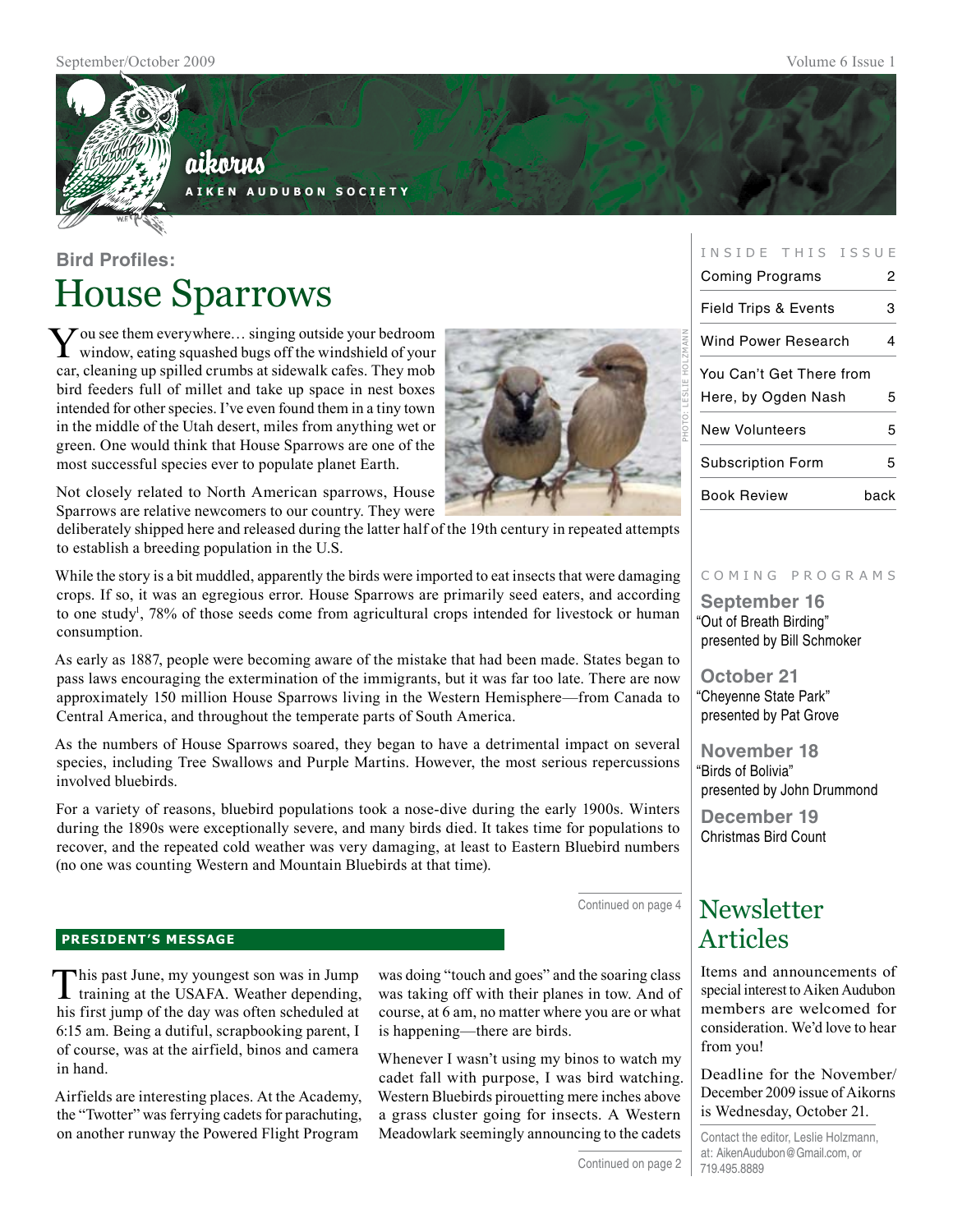# September 16 • Bill Schmoker Out Of Breath Birding: The Timberline & Tundra Ecosystems of the Central Rockies

Join Bill Schmoker in a discussion of the unique birding at and<br>Jabove treeline along the crests of the central Rocky Mountain **T**oin Bill Schmoker in a discussion of the unique birding at and ranges. Bill's talk will set the stage for your high-elevation birding adventures, with information on the natural history and environmental factors shaping bird life up in the rarified air.

Bill is a dynamic speaker who manages to keep a classroom of junior high science students enthralled day after day. He's also a skilled photographer, as this owl photo attests. Be sure to take a look at BRDPICS (http://brdpics.blogspot.com), his nature and birding blog. There are many more photographs, as well as fascinating tales of his birding adventures.

# October 21 • Pat Grove Cheyenne Mtn. State Park



Bears, Deer, Mountain Lions, Oh My! Come hear about<br>Colorado Springs' only state park—Cheyenne Mountain State Park.

What birds—and other animals—live here? What's the birding like? Park naturalist Pat Grove will be speaking about our newest park's history, wildlife and beauty.

**Aiken Audubon programs are free and open to the public. They are held at the Colorado State Division of Wildlife building located at 4255 Sinton Road. Coffee and socializing is at 6:30 pm and programs begin at 7 pm. Please use the back entrance.** *Note***: Sinton Road runs parallel to I-25 on the east side, between Garden of the Gods Road and Fillmore Street.**

#### **president's message (cont'd from front page)**

they were in his territory. A tail-bobbing Say's Phoebe completely ignoring the many people while hunting. And the nearly omnipresent metallic buzz of the male Broad-tailed Hummingbird. There were Vesper Sparrows, Swallows and an occasional Red-tailed Hawk. Yet, I think I was the only one who noticed.

Today it's mid-August and I'm back at the airfield waiting for my oldest son's first jump. In the nearly 45 minutes I've been here the only birds I've heard have been the hummer and some immature Vesper Sparrows. "What a difference a month makes!"— is all too true.

Keep on birding,

Risë

**• RisË Foster-Bruder President, Aiken Audubon Society**

#### AIKEN AUDUBON B O A R D M E M B E R S

**President** Risë Foster-Bruder 719.282.7877

**Vice President** Frank Dodge 719.548.9863

> **Secretary** Christine Bucher 719.596.2916 baccab@aol.com

**(Acting) Treasurer** Gail Biedronski GBied@yahoo.com

> **Program Chair** Debra Barnes 303.947.0566 kfoopooh@yahoo.com

**Conservation Chair** (Position open)

> **Publicity Chair** Stephen Vaughan 719.531.7076

**Education Chair** Michael E. Whedon

> **Field Trips** Cyndy Kulp 719.634.0627 KulpC@aol.com

**Aikorns Editor** Leslie Holzmann 719.495.8889 AikenAudubon@gmail.com

> **Hospitality** Arlene Sampson 719.574.6134

**Christmas Count** Ben & Sally Sorensen 719.635.1716

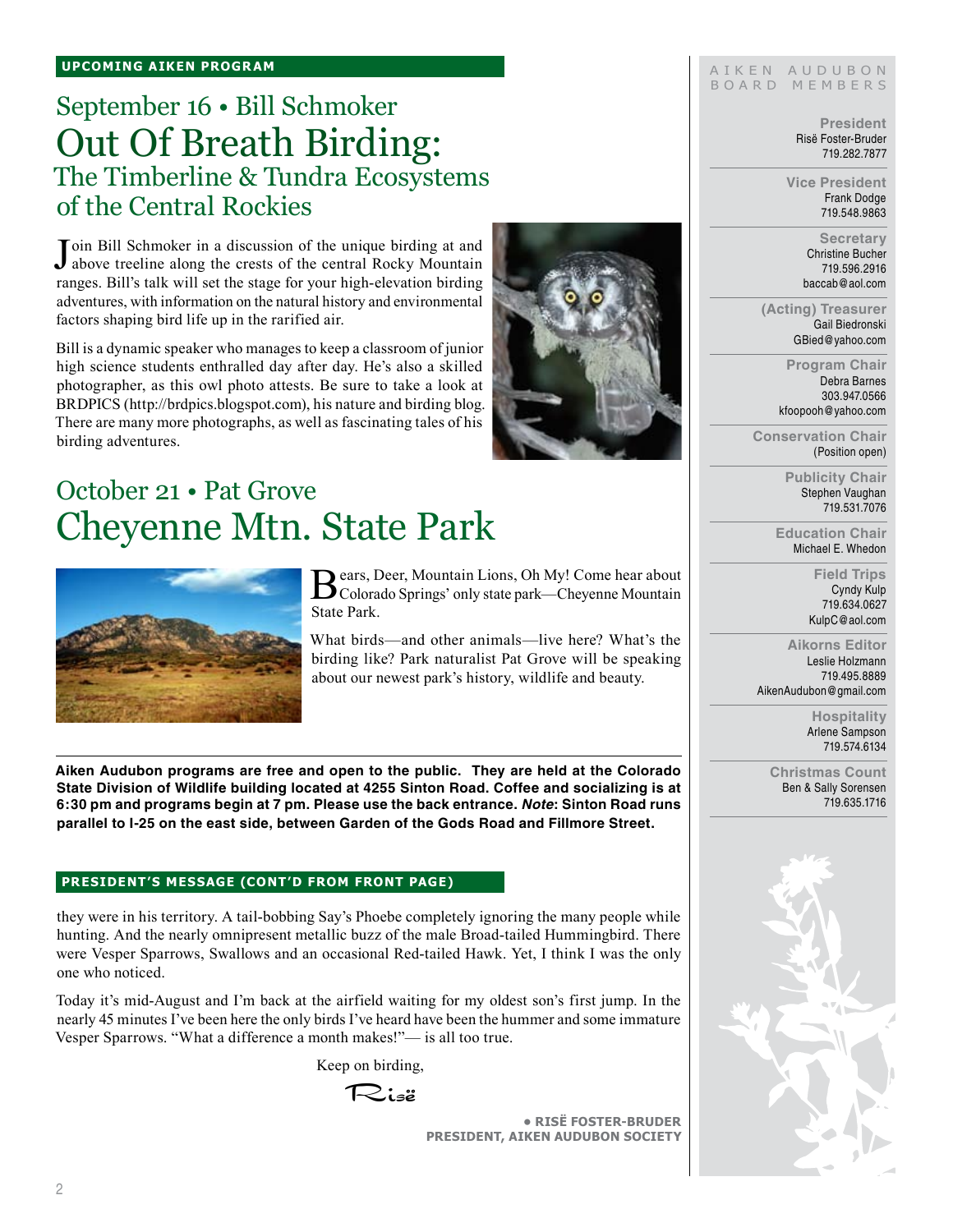#### **aiken audubon FIELD TRIPS**

**NOTE: We are creating a list of those who would like to receive email reminders for upcoming field trips. To sign up, send your name and email address to AikenAudubon@ gmail.com with "field trip list" in the subject line.**

rs

**Everyone is welcome on Aiken field trips, regardless of experience level or membership in Audubon. Contact trip leader for details and to let them know you are coming. Don't forget to pack your binoculars, scope (if you have one), field guide, water, snack or lunch, hat, rain gear, sun screen, bug spray, camera(?), and some gas money for the drivers.** 

### **Saturday, September 5, 7 am — 3 pm** Burnt Mill Road

# Travel south of Pueblo down Burnt Mill Road and the St. Charles

River drainage, looking for Cassin's Kingbird, Blue Grosbeak, Black Phoebe, Greater Roadrunner, Lewis's Woodpecker, Hummers and other fall specialties. Bring your lunch, a full tank of gas and plan on returning to Colorado Springs after 3 pm. (You can leave the trip around noon if needed.)

Meet at Sears Southgate / Broadmoor Towne Center (Hwy 115 and Lake Ave.) in the parking lot across from Starbucks. Please bring talk-abouts and radios if you have one.

Contact trip leader Gary Conover, 719.635.2505, with any questions and to let him know you are coming.

### **Saturday, September 26, 8 am** Red Rock Canyon

Rich in geological history, Red Rock Canyon Open Space proves a beautiful place to hike and birdwatch. Mountain mahogany, skunkbush, and Gambel's oak blanket the slopes; pinyon pine and juniper border the trails. Garden of the Gods, visible from Red Rock Canyon, is similar in habitat and birdlife. Participants can expect to hear and see many of the common foothill species including Western Scrub Jay, Bushtit, and Spotted Towhee. Red Rock Canyon offers a variety of trails for all levels of



HOTO: LESLIE HOLZM

hikers. Depending on the participants, we can

choose to take the quarry trail to an overlook, but plans remain flexible and open to the opinion of the group. The turnoff for Red Rock Canyon is located south of U.S. 24.

Meet at the Safeway parking lot on West Colorado Ave at 8 am.

Contact trip leader Sariaya Rayuno, 719.641-4305, mokeysue01@ comcast.net with any questions and to let her know you are coming.

# For the latest information on field trips and events: www.AikenAudubon.com

### **Saturday, October 10, 7:30 am** Castlewood Canyon

Join Allan Burns for a birding walk through the canyon. We'll hope for some montane breeders and fall migrants. Bring a snack and something to drink. The hike is approximately six miles with modest elevation changes.



Meet at the SW corner of

the new Hollywood Theater parking lot on Interquest (exit 153 off I-25) to carpool. There is a state park entrance fee of \$6 per carload, unless you have a parks pass.

Contact trip leader Allan Burns, 719.632.2081, with any questions and to let him know you are coming.

#### **ark ansas valley audubon FIELD TRIPs**

**The Arkansas Valley Audubon Society welcomes you on their field trips. Check their website, www.socobirds. org for more information. Be sure to contact trip leaders to let them know you would like to join them.**

#### **UPCOMING EVENTS OF INTEREST**

### **Saturday, September 12, 7:30 - 11 am**

### Fall Bird Count @ FCNC

Come help count the birds. We'll meet at the nature center to divide into groups Then each group takes responsibility for one area of the park. We meet together again at the end to turn in our tallies and compare notes. Which area will have the most interesting birds?

No experience necessary—everyone is invited to participate in this annual event. Juice and bagels will be provided to sustain you on your walk.

The nature center is requesting a \$5.00 donation for the count. Contact the Fountain Creek Nature Center at 719.520.6745

### **Saturday, September 26, 10 am – 3 pm** Art Festival at FCNC

Fountain Creek once again is hosting an art festival featuring local artists with prices to fit a budget. Jewelry, Native American art, photography, pastels, and watercolors will be on display. Sales support the nature centers. This year's theme is "Nature's Colors."

There is a Fun Run from 8:30 - 10:30 am (call to register), followed by the art show/sale and "Artivities": Caricatures, nature cards, balloon animals, glitterific animal face painting, barefoot books, children's mural and a rock art station. Most artivities will have a cost associated with them. The children's mural is free.

For more information, contact Fountain Creek Nature Center at 719.520.6745.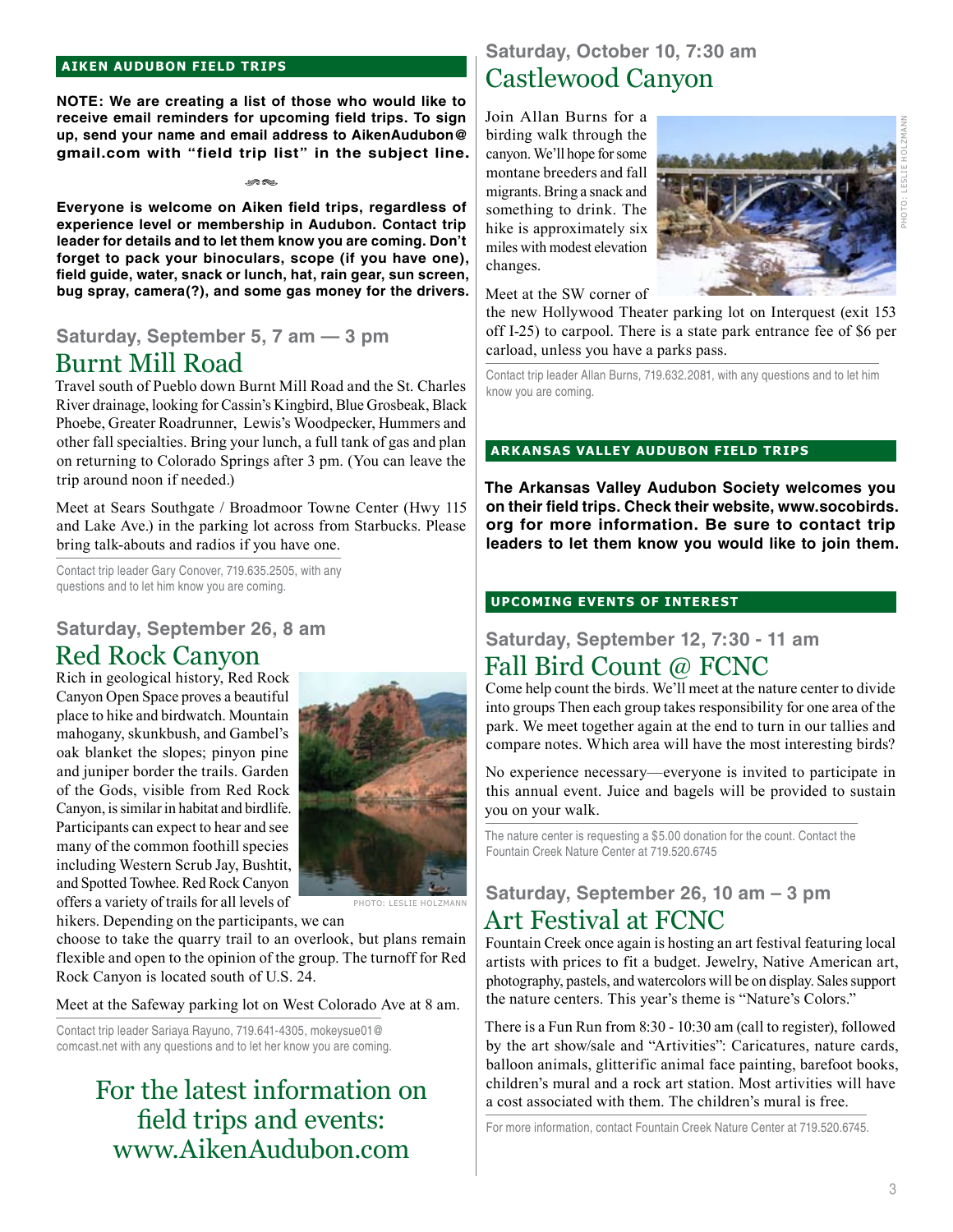#### **conservation corner**

## Scientists to Investigate Wind Power Impacts on Migratory Wildlife

Thirty top wildlife scientists have announced agreement on some of the highest research priorities to help America's rapidly growing wind energy industry produce much-needed alternative energy—while also providing safe passage for birds and bats. This coalition of scientists from industry, government, nongovernmental organizations, and universities met recently in Racine, Wisconsin, to address unanswered questions about how continued wind energy development will affect migrating birds and bats. The meeting was hosted by the Cornell Lab of Ornithology, the American Bird Conservancy, and The Johnson Foundation at Wingspread.

"We see great potential in wind energy for … reducing America's reliance on fossil fuels," said Dr. Michael Fry of the American Bird Conservancy. "It's critical we act now to understand the interactions between wind energy installations and birds and bats."

"Billions of birds migrate annually, taking advantage of the same wind currents that are most beneficial for producing wind energy," said Dr. Andrew Farnsworth of the CLO. "We know that in some locations a small percentage of wind turbines may cause the majority of bird and bat deaths. For example, Altamont Pass, east of Oakland, California, is an extreme case: in an area used regularly by migrant and resident raptors, only a fraction of the 5,000 turbines are responsible for most of the raptor deaths annually. As wind power develops further, we need to know more about how placement, design, and operation impact birds and bats as well as how habitat and weather conditions affect potential hazards."

The scientists addressed the critical information that could be collected using cutting-edge tools such as weather surveillance radar, thermal imaging, and microphones directed skyward to map migrations by day and night. New research will build upon monitoring and research studies of birds and bats before and after construction of existing wind energy facilities as well as work done by other researchers. The coalition appointed working groups to move this new research agenda forward. Top research priorities identified by the coalition include:



- Studying bird and bat behaviors and more accurately estimating mortality at existing wind turbines
- Using current and newly-obtained information on bird and bat population numbers and distributions to focus research on critically important migratory routes and timing
- Documenting how interactions of birds and bats with turbines are affected by factors such as weather, topography, and their distribution within airspace swept by wind turbine blades
- Establish standardized methods for pre- and post-construction studies of bird and bat behavior at wind facilities
- Conduct research on the best methods for mitigating the impacts of wind energy development on birds and bats
- "Conducting this research will help the wind industry make informed, science-based decisions about where future wind energy projects can be built, and how they can be operated to minimize the impact on migrating wildlife, while still providing much-needed alternative energy," said Dr. John Fitzpatrick, director of the Cornell Lab of Ornithology. "It will also help flesh out specific guidelines for wind farm construction being developed by the U.S. Fish and Wildlife Service."

**• Cornell lab of ornithology**

#### **house sparrows (cont'd)**

Both bluebirds and House Sparrows nest in holes excavated by woodpeckers. During the last several hundred years, much land that used to be forested has been cleared for farming. So much land has been cleared that there are few trees available for perching and nesting. Also, because dead trees are now routinely cut down, fewer rotting trees with holes in them are available for the birds to use. If the birds can't find a suitable cavity for their nest, they are unable to breed for that season.

Of the two species, House Sparrows are much more aggressive than the even-tempered bluebirds. They will evict bluebirds from their homes, often killing both the nestlings and the parents in the process. People who provide nest boxes for birds such as bluebirds, swallows, chickadees and nuthatches are responsible to ensure that no House Sparrows harass their tenants.

In a curious case of come-uppance, the House Sparrow is actually the victim of another introduced species, the House Finch. While House Finches are native to the west, they were limited in their range until a number of birds were released on Long Island, NY, in the 1940s. The highly adaptable species quickly colonized its new territory. House Finches are now found from northern Florida into Canada. At least in the eastern U.S., as the newcomer finches usurp food and nest sites, House Sparrow numbers have decreased.2

While most birdwatchers in the U.S. consider House Sparrows anathema, the situation is strikingly different in Europe. In their native habitat, these birds are in serious trouble. Recent surveys show a 60% decrease in sparrow populations in Great Britain and western Europe. (Other songbirds are also experiencing significant reductions in population numbers.) The causes are unknown, and probably complex, although habitat destruction must play a significant role. It is certainly ironic that a bird considered a pest species in our country is now on the threatened species list at home.

**• Leslie Holzmann**

1 www.sialis.org/hosphistory.htm 2 www.birds.cornell.edu/Publications/Birdscope/Spring2007/sparrow\_numbers.html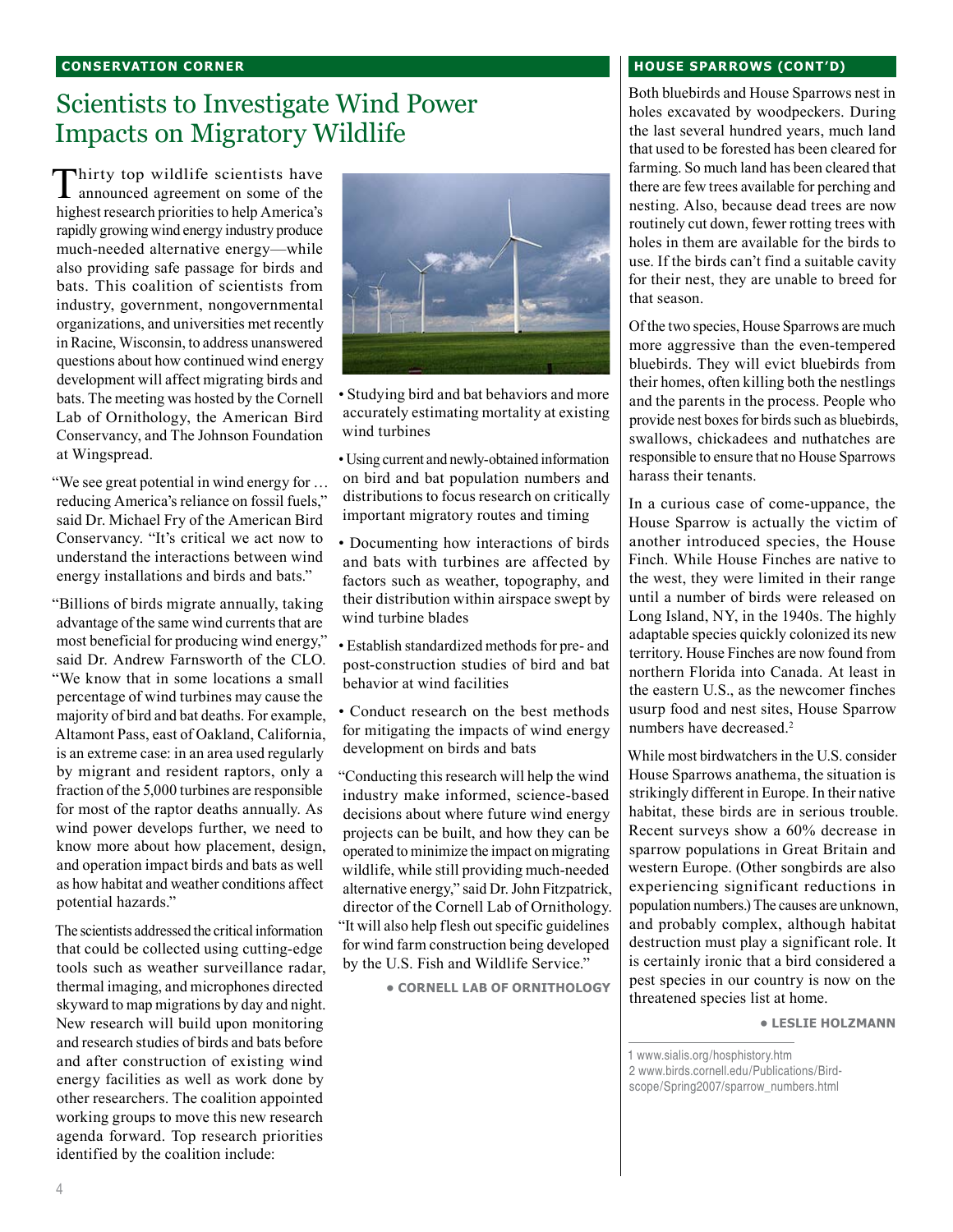# You Can't Get There from Here

**by Ogden Nash**

Bird watchers top my honors list. I aimed to be one, but I missed. Since I'm both myopic and astigmatic, My aim turned out to be erratic, And I, bespectacled and binocular, Exposed myself to comment jocular. We don't need too much birdlore, do we, To tell a flamingo from a towhee; Yet I cannot, and never will, Unless the silly birds stand still. And there's no enlightenment in a tour Of ornithological literature. Is yon strange creature a common chickadee, Or a migrant alouette from Picardy? You can rush to consult your Nature guide And inspect the gallery inside, But a bird in the open never looks Like its picture in the birdie books-Or if it once did, it has changed its plumage, And plunges you back into ignorant gloomage. That is why I sit here growing old by inches, Watching a clock instead of finches, But I sometimes visualize in my gin The Audubon that I audubin.

> **ExCerpted from "Up From the Egg: Confessions of a Nuthatch Avoider"**

#### **Meet your Aiken volunteers**

### Welcoming Our New Volunteers

 $\mathbf{W}^{\text{e}}$  would like to welcome some new people to Aiken Audubon: Christine Bucher as Secretary, Deborah Barnes as Programs Chair, Arlene Sampson as Hospitality Chair, Mike Whedon as Education Chair and Cyndy Kulp as Field Trip Coordinator. Please say hello to these folks and help them when you can. Thank you for volunteering to help make Aiken Audubon a great organization.

(Please note that two positions are still vacant: a new Conservation Chair and Treasurer are still needed.)

#### **A word from our new Field Trip Coordinator**

Hi, my name is Cyndy Kulp, and I have recently volunteered to coordinate the field trips for our Aiken Audubon group. First, I would like to thank Norman Lerch for his many years of dedicated service in this position. We owe him a big debt of thanks (and also Norm Karasa for his assistance).

| aikorns                    |                                                                                       |  |
|----------------------------|---------------------------------------------------------------------------------------|--|
|                            | Aiken Audubon Society                                                                 |  |
|                            | Membership/Subscription                                                               |  |
| <b>Sign Up For:</b>        |                                                                                       |  |
| One Year                   | \$10.00                                                                               |  |
| Two Years                  | \$18.00                                                                               |  |
| Donation                   |                                                                                       |  |
| New                        | Total                                                                                 |  |
| Renewal                    |                                                                                       |  |
|                            |                                                                                       |  |
| Name                       |                                                                                       |  |
|                            |                                                                                       |  |
| Address                    |                                                                                       |  |
| <b>Mail Check To:</b>      |                                                                                       |  |
| Aiken Audubon Society      |                                                                                       |  |
| 6660 Delmonico Dr. D-195,  |                                                                                       |  |
| Colorado Springs, CO 80919 |                                                                                       |  |
|                            |                                                                                       |  |
|                            | Hosted by Bird Watcher's Digest, The Ohio<br>Ornithological Society, and the Lakeside |  |
|                            | Association, the 2009 MBS will surely be<br>the highlight of the birding year!        |  |
|                            | Don't miss the chance to learn from experts                                           |  |
|                            | during informative and entertaining programs                                          |  |
|                            | and guest speakers!                                                                   |  |

**SEPT** LAKESIDE. OHIO

More information: www.birdwatchersdigest.com/mwb

I have been a birder in Colorado Springs for the past ten years, but I still have much to learn about good birding spots and best times of the year to see certain species. If you have a favorite birding location that you would like to suggest for a future field trip, please help me out by contacting me with the information. Also, if you'd like to volunteer to lead a group to a favored location that you know, we would welcome your help. I can be reached at (719) 634-0627 or by e-mail at kulpc@aol.com.

Thanks to the many able leaders who have given their time to lead field trips. I look forward to working with them and with the Aiken Audubon members to continuing the excellent birding opportunities to which we have become accustomed.

We will be creating an e-mail list of people who would like to receive reminders for upcoming field trips, so look to receive information about that. [See page 3—Ed.]

Good Birding!